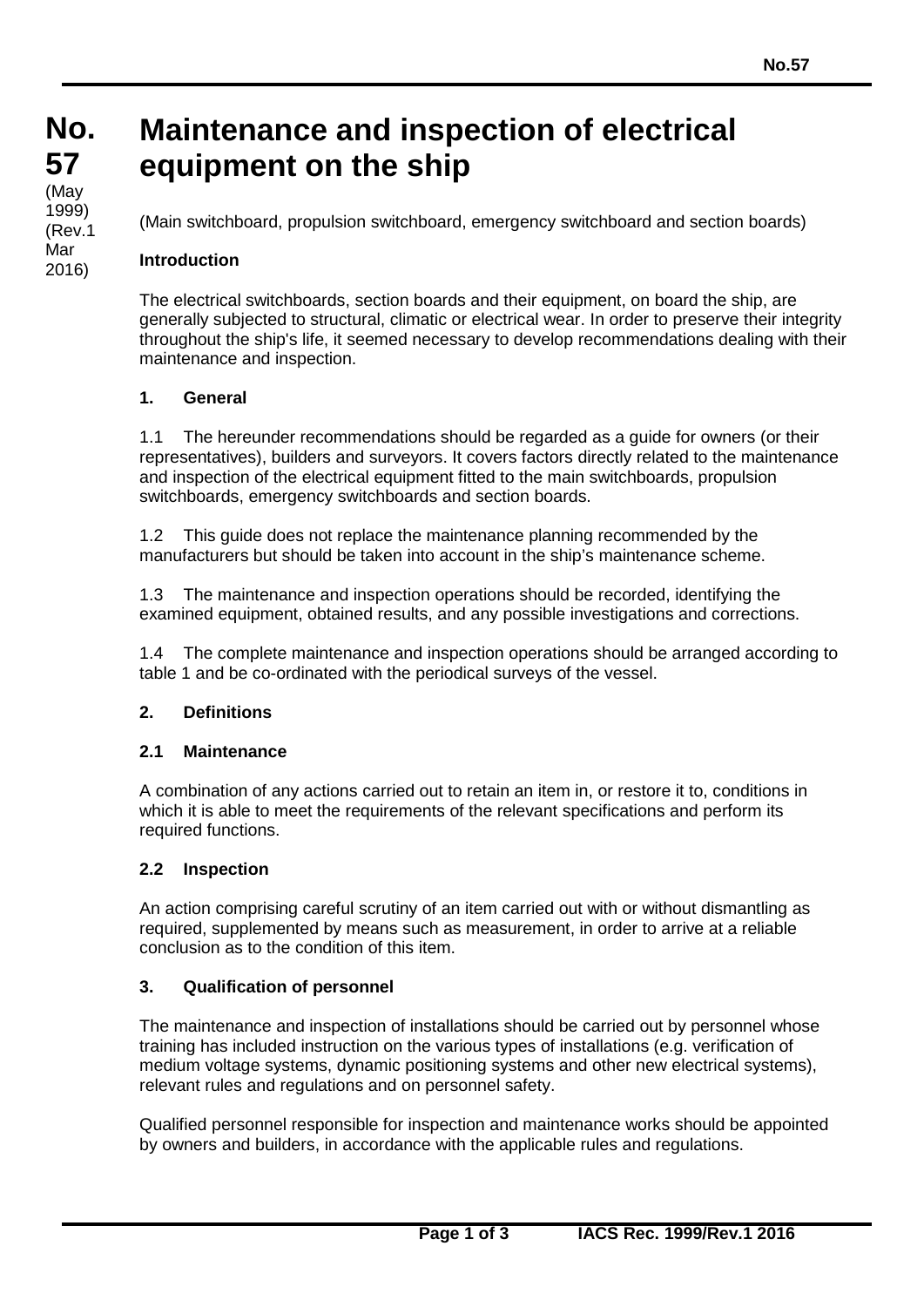## **Table 1 - Maintenance and inspection actions**

| <b>Actions</b> |                                                                                                                                                                                                                                                 | <b>Every Year</b>         | <b>Every Five</b><br><b>Years</b> |
|----------------|-------------------------------------------------------------------------------------------------------------------------------------------------------------------------------------------------------------------------------------------------|---------------------------|-----------------------------------|
| 1              | Electrical switchboards and section boards<br>are to be visually examined to assess the<br>good operation and maintenance.                                                                                                                      | X                         | X                                 |
| $\overline{2}$ | Electric equipment is to be examined for<br>cleanliness. Where deemed necessary,<br>cleaning of electrical equipment<br>(dust suction, wiping up oil water deposits).                                                                           | X                         | X                                 |
| 3              | It is to be checked that:                                                                                                                                                                                                                       |                           |                                   |
| 3.1            | Cables or other electric equipment are still in<br>the original position. Any modification should<br>be to the satisfaction of the Society.                                                                                                     | X                         | X                                 |
| 3.2            | Cable penetration devices are still in good<br>condition<br>(e.g. with appropriate compound).                                                                                                                                                   | $\pmb{\times}$            | X                                 |
| 3.3            | No evidence of overheating, burning or<br>tracking.                                                                                                                                                                                             | X                         | X                                 |
| 3.4            | Measuring equipment is in order.                                                                                                                                                                                                                | X                         | X                                 |
| 3.5            | Mechanical ventilation, if fitted, operates as<br>required.                                                                                                                                                                                     | X                         | $\boldsymbol{\mathsf{x}}$         |
| 3.6            | Where a protection device has been<br>replaced, its rating and, where applicable,<br>settings are to be verified.                                                                                                                               | $\boldsymbol{\mathsf{x}}$ | X                                 |
| 4              | Contacts and arc screens, if any, of all<br>concerned devices are to be checked and<br>reconditioned or replaced if necessary in<br>accordance with manufacturer's<br>recommendation.<br>Movable parts of the said devices are to be<br>tested. |                           | X                                 |
| 5              | Tightening of connections and assemblies<br>which may slacken is to be checked and<br>tightened, if required, according to the<br>manufacturer's recommendations.<br>Thermograph aids may be considered to<br>detect hot spots.                 |                           | X                                 |
| 6              | Where accumulator batteries may be stored,<br>the condition of connections (salt deposits<br>), the fastenings, the ventilation<br>and the tray tightness are to be checked.                                                                    | x                         | X                                 |